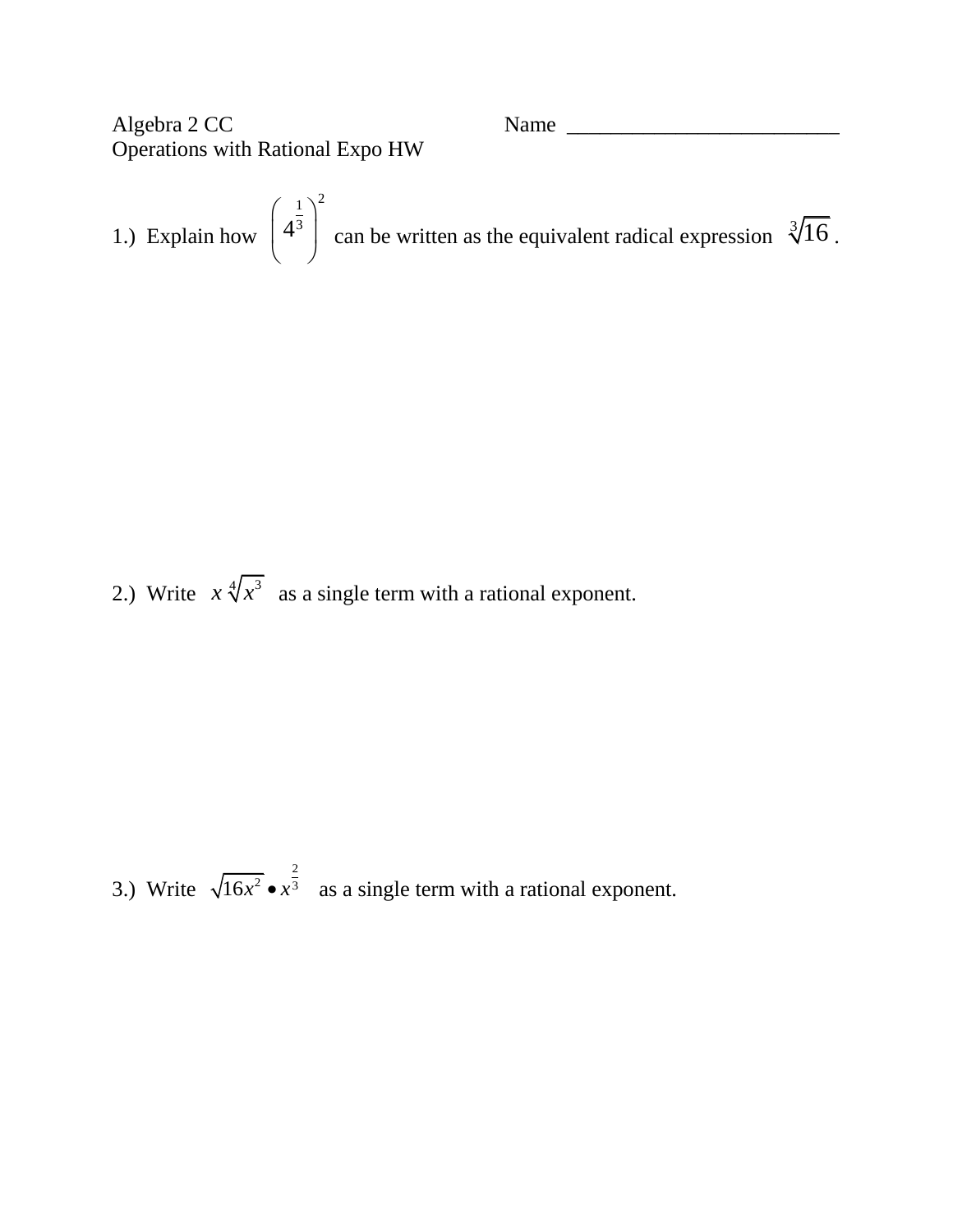4.) Write 1 1  $5^2 \bullet 5^3$  as a single term with a rational exponent.

5.) Write 
$$
\frac{\sqrt{x}}{\sqrt[4]{x}}
$$
 as a single term with a rational exponent.

6.) Write 
$$
\frac{4^{3x+2}}{4^{x-1}}
$$
 as a single term with a rational exponent.

7.) Write 3  $\sqrt[3]{8x^6} \cdot x^2$  as a single term in simplest *radical form*.